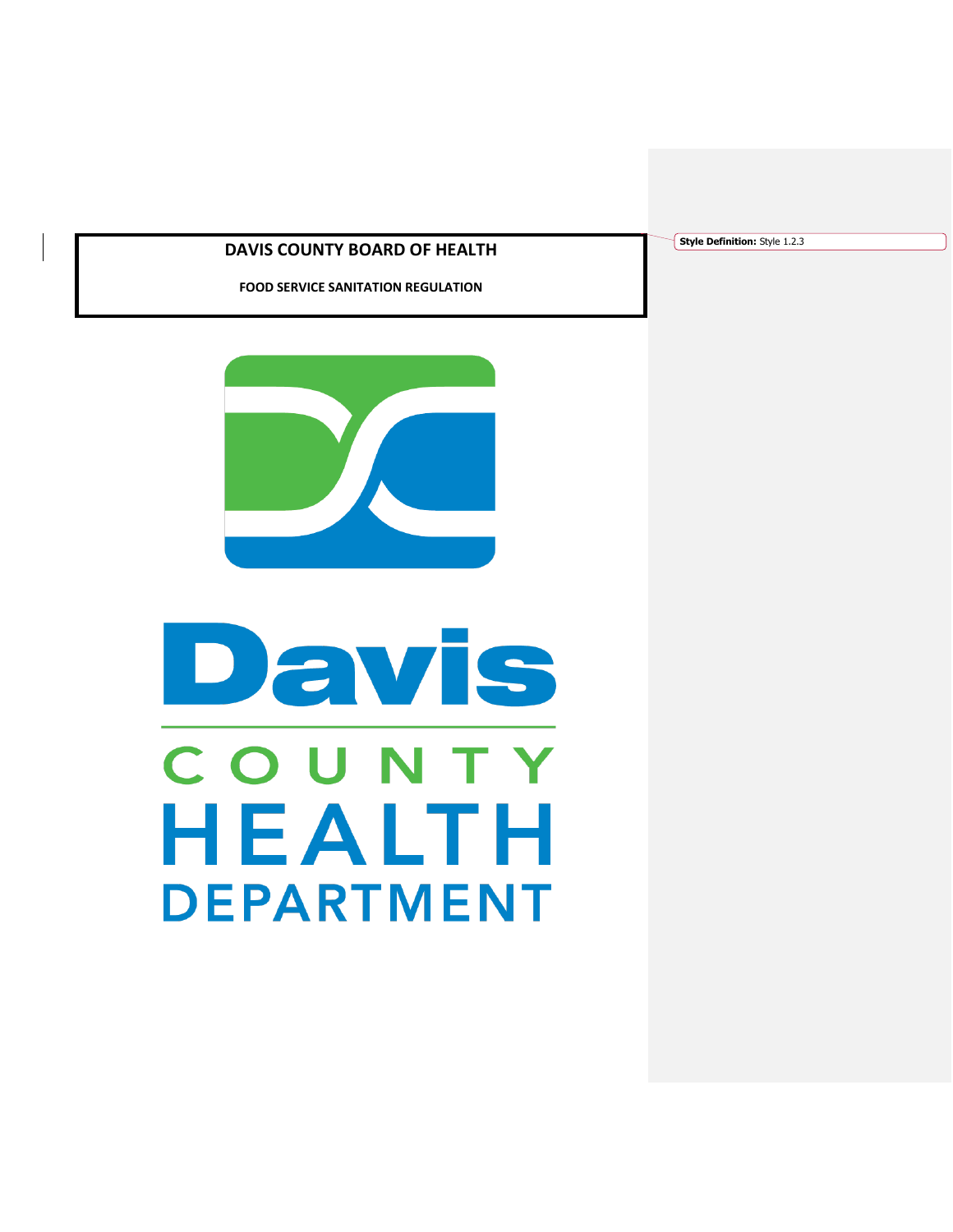## **Table of Contents**

| 1.0 |                                                                                           |
|-----|-------------------------------------------------------------------------------------------|
| 2.0 |                                                                                           |
| 3.0 |                                                                                           |
| 4.0 |                                                                                           |
| 5.0 |                                                                                           |
| 5.1 |                                                                                           |
| 5.2 |                                                                                           |
| 5.3 |                                                                                           |
| 5.4 |                                                                                           |
| 5.5 |                                                                                           |
| 5.6 |                                                                                           |
| 6.0 |                                                                                           |
| 6.1 | Criminal Penalties Pursuant to UCA Section 26A-1-123 Pursuant to UCA Section 26A-1-123: 6 |
| 6.2 |                                                                                           |
| 7.0 |                                                                                           |
| 8.0 |                                                                                           |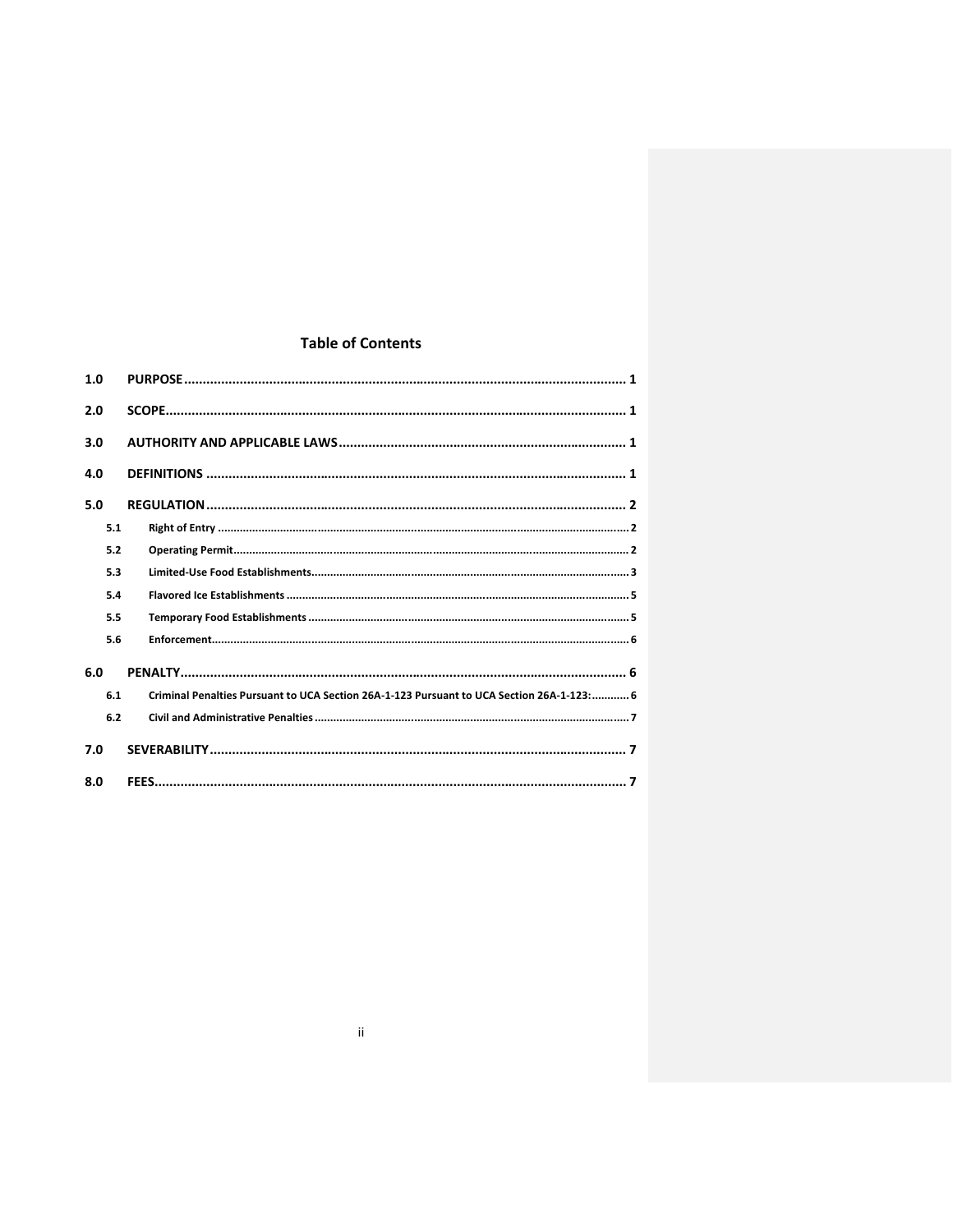## <span id="page-2-0"></span>**1.0 PURPOSE**

The purpose of this regulation is to preserve, promote, and protect the public health, safety, and general welfare of residents and visitors in Davis County by establishing standards for providing food that is safe, unadulterated, and honestly presented.

#### <span id="page-2-1"></span>**2.0 SCOPE**

This regulation is applicable to all persons and establishments offering food, intended for immediate consumption, to the public within all incorporated and unincorporated areas of Davis County.

## <span id="page-2-2"></span>**3.0 AUTHORITY AND APPLICABLE LAWS**

This regulation is adopted under the authority of the Davis County Board of Health in accordance with Utah Code Annotated (UCA) Section 26A-1-121.

The provisions of Utah Administrative Code:

Chapter R392-100. Food Service Sanitation;

Chapter R392-101. Food Safety Manager Certification;

Chapter R392-102. Food Truck Sanitation;

Chapter R392-103. Food Handler Training and Certificate; and,

Chapter R392-104. Feeding Disadvantaged Groups;

Chapter R392-105. Agritourism Food Establishment Sanitation; and,

Chapter R392-106. Microenterprise Home Kitchen Sanitation.

are hereby adopted by reference and incorporated herein subject to the additions, clarifications, exceptions, and modifications set forth in this regulation.

### <span id="page-2-3"></span>**4.0 DEFINITIONS**

- 4.1 COMMISSARY: A food service establishment, permitted by a local health department to which a food truck or limited-use food establishment operator may return regularly to perform functions necessary for sanitary operations including:
	- 4.1.1 food preparation and boarding onto the food truck or limited-use food establishment;
	- 4.1.2 hot and cold holding of time/temperature controlled for safety (TCS) foods;
	- 4.1.3 storing and stocking of food, utensils, and equipment;
	- 4.1.4 disposal of solid and liquid wastes;
	- 4.1.5 equipment and utensil cleaning and sanitizing;
	- 4.1.6 cleaning of the food truck or limited-use food establishment;
	- 4.1.7 refilling of water tank(s) with potable water; and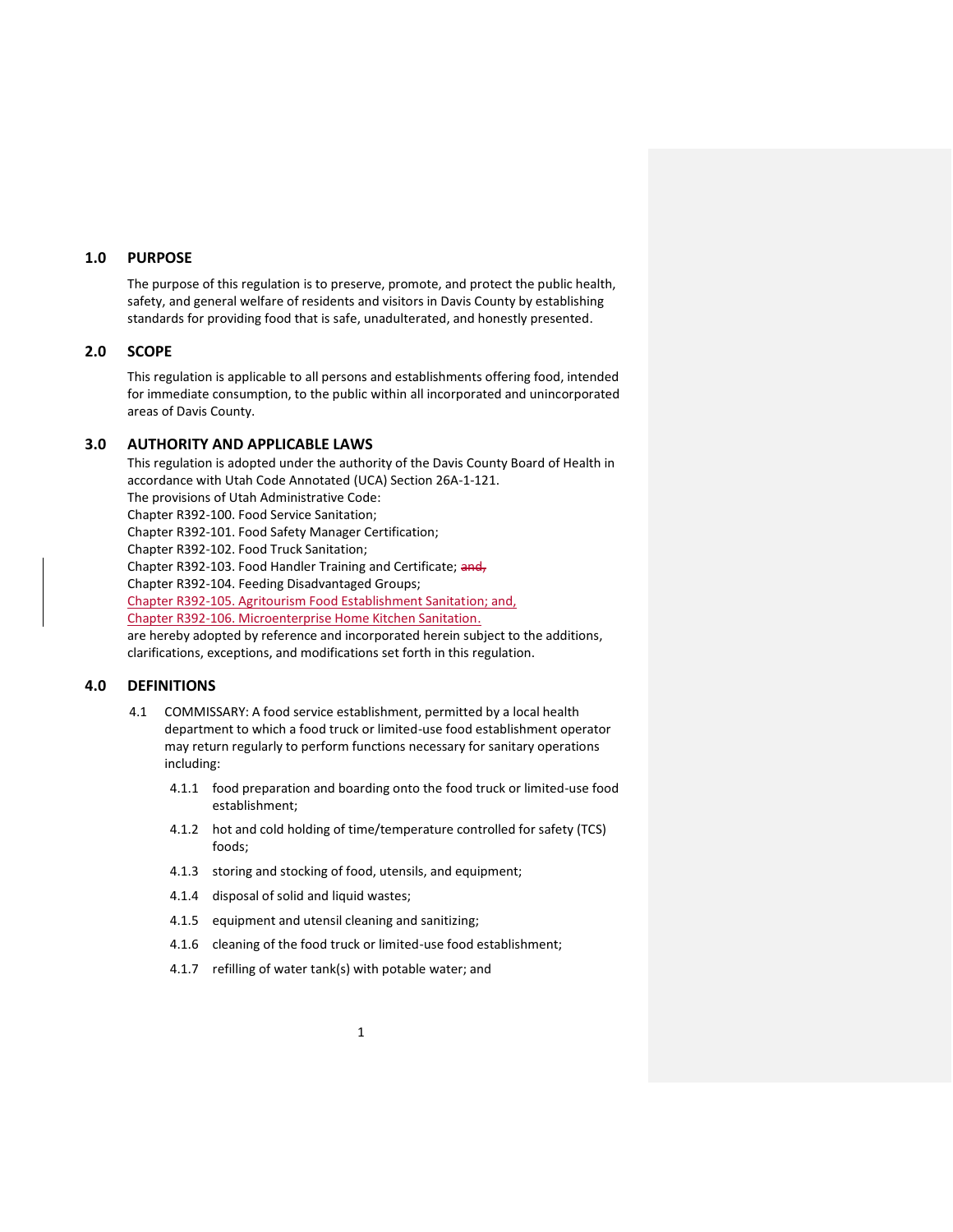4.1.8 utilizing electrical power sources.

- 4.2 DEPARTMENT: The Davis County Health Department.
- 4.3 PERSON: Any individual, firm, corporation and its officers, association, partnership, cooperative, trustee, executor of an estate, governmental agency or any other legal entity recognized by law, in the singular or plural.
- 4.4 SERVICING AREA: A permanent facility that does not qualify as a Commissary, to which a food truck, limited-use food establishment, or flavored ice establishment returns regularly for limited operational services including:
	- 4.4.1 disposal of liquid and solid wastes;
	- 4.4.2 cleaning of the food truck, limited-use food establishment or flavored ice establishment;
	- 4.4.3 refilling of water tank(s) with potable water;
	- 4.4.4 utilizing electrical power sources; and
	- 4.4.5 overnight parking.

## <span id="page-3-1"></span><span id="page-3-0"></span>**5.0 REGULATION**

#### **5.1 Right of Entry**

A representative of the Department shall be allowed access to the regulated premises after providing proper identification.

## <span id="page-3-2"></span>**5.2 Operating Permit**

A Person shall not operate a food establishment without a valid operating permit issued by the Department.

#### 5.2.1 Validity.

Operating permits shall be valid for the following periods of time:

| 5.2.1.1 Food Establishments   | one year;             |
|-------------------------------|-----------------------|
| 5.2.1.2 Primary Food Trucks   | Jan 1 – Dec 31;       |
| 5.2.1.3 Secondary Food Trucks | expires with Primary  |
| <del>5.2.1.6</del> 5.2.1.4    | Seasonal Food         |
| Establishments                | Apr $1 - Oct 31$ ;    |
|                               |                       |
| <del>5.2.1.7</del> 5.2.1.5    | <b>Temporary Food</b> |
| Establishments                |                       |
| 5.2.1.7.15.2.1.5.1            | Single Event up to 14 |
| consecutive days;             |                       |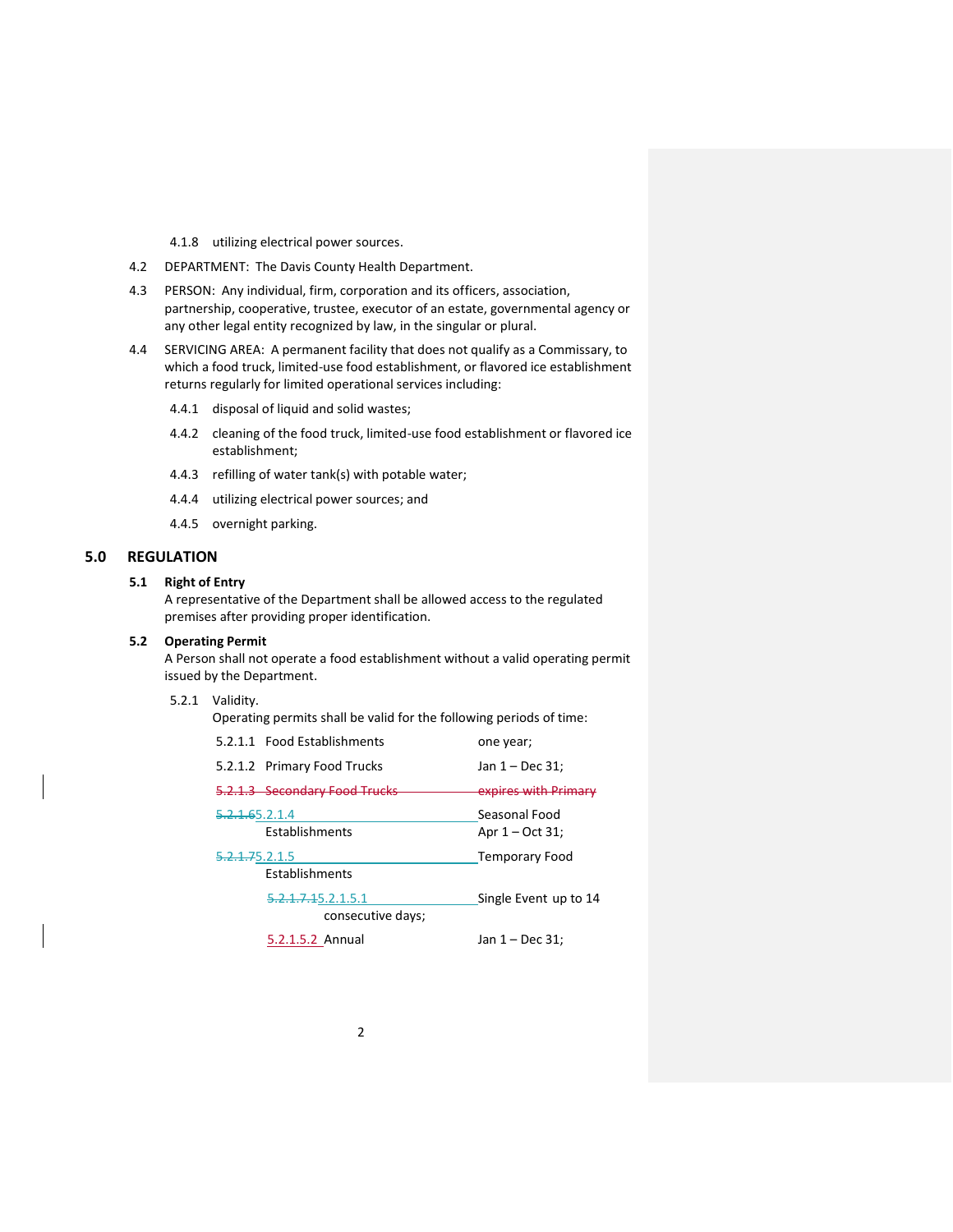5.2.1.85.2.1.6 Microenterprise Home

 $\mathsf{l}$ 

<span id="page-4-0"></span>

|       | 5.2.2 Renewal.              |                                                                                                                                                                                                                                                                                                                         |
|-------|-----------------------------|-------------------------------------------------------------------------------------------------------------------------------------------------------------------------------------------------------------------------------------------------------------------------------------------------------------------------|
|       |                             | An operating permit for a food establishment shall be renewed within 30                                                                                                                                                                                                                                                 |
|       |                             | days of expiration, or prior to operating, each year.                                                                                                                                                                                                                                                                   |
|       | 5.2.25.2.3                  | Late Fees.                                                                                                                                                                                                                                                                                                              |
|       |                             | A late fee may be assessed every 30 days.                                                                                                                                                                                                                                                                               |
|       | 5.2.35.2.4                  | Permit                                                                                                                                                                                                                                                                                                                  |
|       |                             | Contact Information.                                                                                                                                                                                                                                                                                                    |
|       |                             | A permit holder shall notify the Department in writing within ten (10)<br>days of any change of contact information.                                                                                                                                                                                                    |
|       | <b>5.2.45.2.5</b>           | <b>Permits Not</b>                                                                                                                                                                                                                                                                                                      |
|       | Transferable.               |                                                                                                                                                                                                                                                                                                                         |
|       | to another.                 | A permit may not be transferred from one Person to another Person,<br>from one food establishment to another, or from one type of operation                                                                                                                                                                             |
|       | and the following criteria. | <b>Limited-Use Food Establishments</b><br>Limited-use food establishments shall be compliant with all applicable UAC rules                                                                                                                                                                                              |
| 5.3.1 |                             | Commissary Requirements.<br>A limited-use food establishment operator shall use a Commissary<br>approved by the Department for essential food service operations.                                                                                                                                                       |
|       |                             | 5.3.1.1 Location.<br>The limited-use food establishment operator shall use a<br>Commissary that is conveniently located, as determined by the<br>Department.                                                                                                                                                            |
|       |                             | 5.3.1.2 Commissary Agreement.<br>The limited-use food establishment operator must obtain a<br>written, signed Commissary agreement from the Commissary<br>operator, which shall be renewed annually, and any changes to<br>the agreement shall be approved by the Department prior to<br>the changes being implemented. |
|       |                             | 5.3.1.3 Frequency.<br>The limited-use food establishment operator shall report to<br>their Commissary at least daily, if operating, and as often as<br>necessary for cleaning and servicing.                                                                                                                            |
|       |                             | 5.3.1.4 Operator Log.<br>The limited-use food establishment operator shall document<br>presence at the Commissary on a log provided by the                                                                                                                                                                              |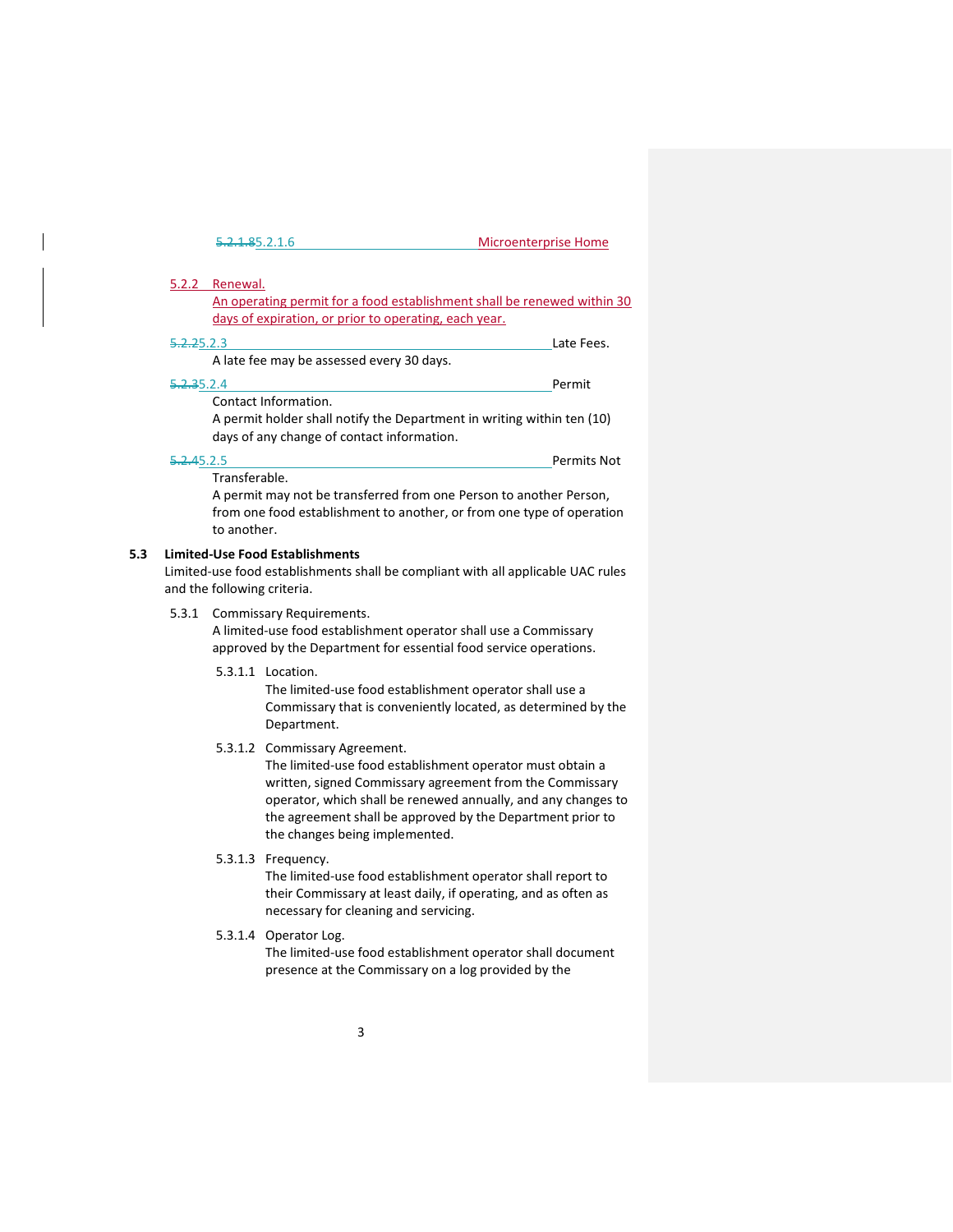Commissary operator according to the frequency determined and approved by the Department.

- 5.3.1.4.1 The limited-use food establishment operator shall record the date, time in, time out, and initials.
- 5.3.1.4.2 The limited-use food establishment operator shall retain Commissary records for one year, and shall make the records available for inspection upon request from the Department.
- 5.3.1.5 Suspension or Revocation of Permit.

If a Commissary's operating permit is suspended or revoked, the limited-use food establishment permit shall be invalidated until the Commissary's operating permit is reinstated or the limiteduse food establishment operator obtains an agreement with a new Commissary approved by the Department.

5.3.1.6 Servicing Area.

A limited-use food establishment operator may use a Servicing Area approved by the Department for operations not easily provided by their Commissary.

## 5.3.2 Operations.

- 5.3.2.1 Time/Temperature Control for Safety (TCS). The limited-use food establishment operator shall not cook any TCS foods prior to the day of sale.
- 5.3.2.2 Transport.

The limited-use food establishment operator shall transport all food and equipment, to and from the establishment, as approved by the Department.

5.3.2.3 Specialized Processing Methods.

A limited-use food establishment operator shall not prepare food requiring a HACCP plan as define in R392-100.

5.3.2.4 Operating Schedule.

The limited-use food establishment operator shall submit an operating schedule to the Department at the time of application and notify the Department of any changes to the submitted schedule prior to the change in operation.

5.3.2.5 Storage.

If the limited-use food establishment is mobile and not in use, it shall be stored at a location approved by the Department.

5.3.3 Structural Requirements.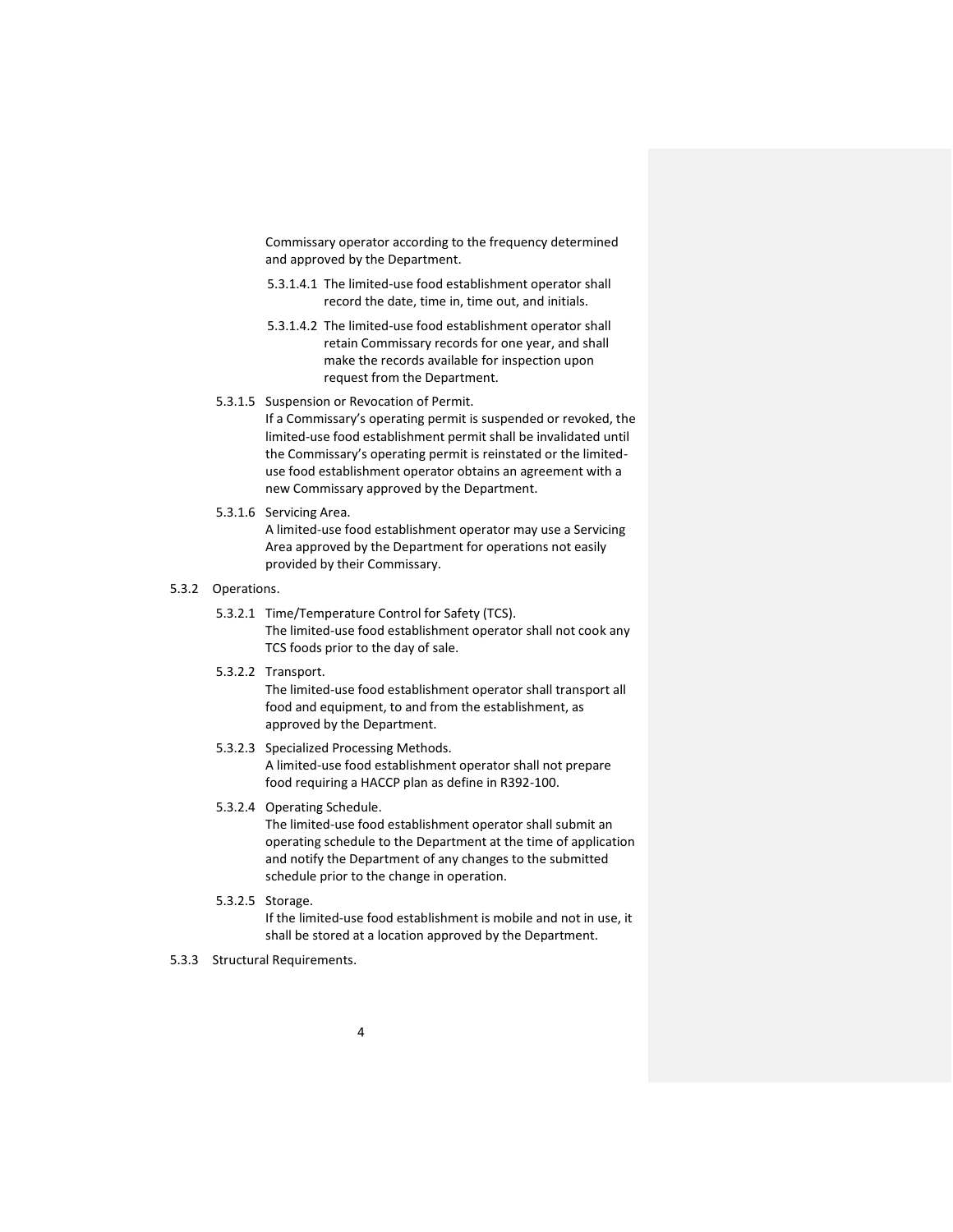5.3.3.1 Water Capacity.

A limited-use food establishment shall be equipped with a minimum capacity of ten (10) gallons of potable water.

5.3.3.2 Business Name.

A limited-use food establishment operator shall permanently display, in printed letters of at least four (4) inches in height, the business name on the exterior of the limited-use food establishment.

5.3.3.2.1 The business name on the exterior of the limited-use food establishment shall be the same as the business name or "dba" provided on the application.

#### <span id="page-6-0"></span>**5.4 Flavored Ice Establishments**

Flavored ice establishments are seasonal food establishments that shall be compliant with all applicable rules and the following criteria.

5.4.1 Food Limitations.

Food items allowed at a flavored ice establishment are limited to ice, flavored syrups, and the following ingredients:

5.4.1.1 single-serve ice cream;

5.4.1.2 cream, milk, half and half;

5.4.1.3 pressurized whipped cream; and

5.4.1.4 sweetened condensed milk.

5.4.2 Servicing Area.

A flavored ice establishment without a permanent connection to an approved water source or sanitary sewer shall use a Servicing Area approved by the Department.

5.4.3 Frequency.

The flavored ice establishment operator shall report to their Servicing Area at a frequency approved by the Department.

#### <span id="page-6-1"></span>**5.5 Temporary Food Establishments**

Temporary Food Establishments (TFEs) shall be compliant with all applicable UAC rules and the following criteria.

- 5.5.1 Hand Washing Stations. Hand washing stations shall be provided with:
	- 5.5.1.1 Minimum Capacity.
		- a minimum of five (5) gallons of potable water; and

#### 5.5.1.2 Spigot for Continuous Flow.

a water source with a spigot that allows for the continuous flow of water.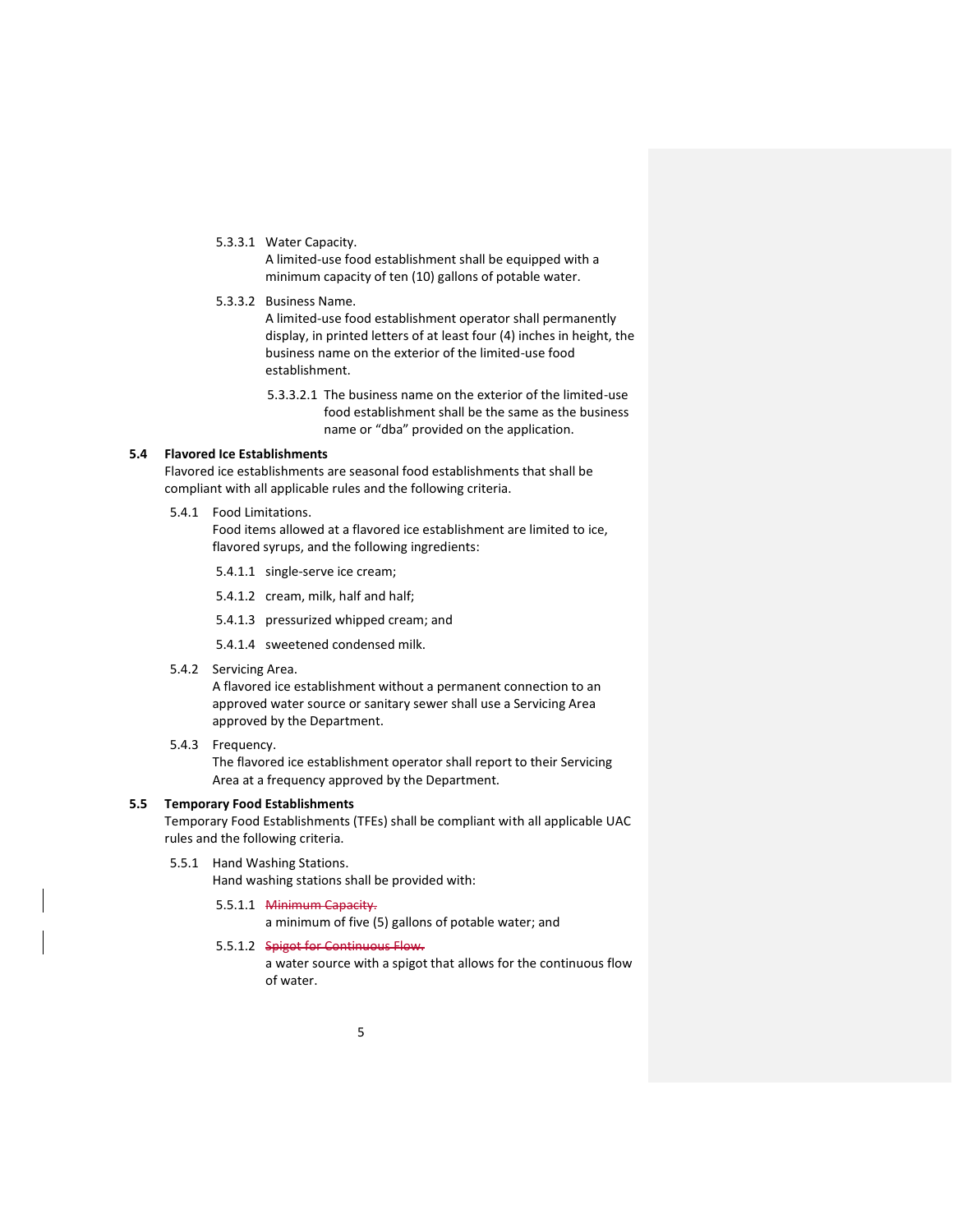- 5.5.2 Waste Water Management. Waste water generated by the operations of the TFE shall be collected, retained, and properly disposed.
- 5.5.3 Event Schedule Submission. An Annual TFE operator shall submit a schedule listing the event(s) including date(s), location(s) and time(s) where the operator plans to conduct business at least three (3) days prior to the event(s).

#### <span id="page-7-0"></span>**5.6 Enforcement**

It is unlawful for any Person to fail to comply with this regulation or to interfere with the Department in the performance of its duties.

5.6.1 Closed to Operations.

Food establishment operations may be closed by the Department, entirely or partially, if the establishment is operating with an imminent health hazard present.

5.6.2 Follow-Up Inspection.

A follow-up inspection may be required for any notice issued by the Department.

5.6.3 Suspension of a Permit.

A food establishment's operating permit may be suspended if the establishment has violated any of the provisions of this regulation.

- 5.6.3.1 A food establishment with a suspended permit may resume operations only after receiving approval from the Department.
- 5.6.4 Notice of Violation. A notice of violation may be issued to any Person operating a food establishment without a valid permit as required by this regulation.
- 5.6.5 Revocation of a Permit. The Davis County Board of Health may revoke a permit to operate if the food establishment has violated any of the provisions of this regulation.

## <span id="page-7-2"></span><span id="page-7-1"></span>**6.0 PENALTY**

#### **6.1 Criminal Penalties Pursuant to UCA Section 26A-1-123 Pursuant to UCA Section 26A-1-123:**

- 6.1.1 Any Person who is found guilty by a court of: violating any of the provisions of this regulation; or violating, disobeying, or disregarding any notice issued under this regulation is guilty of a class B misdemeanor;
- 6.1.2 Any Person who is found guilty of a subsequent similar violation within two years of the initial violation is guilty of a class A misdemeanor;
- 6.1.3 Each day such violation is committed or permitted to continue shall constitute a separate violation;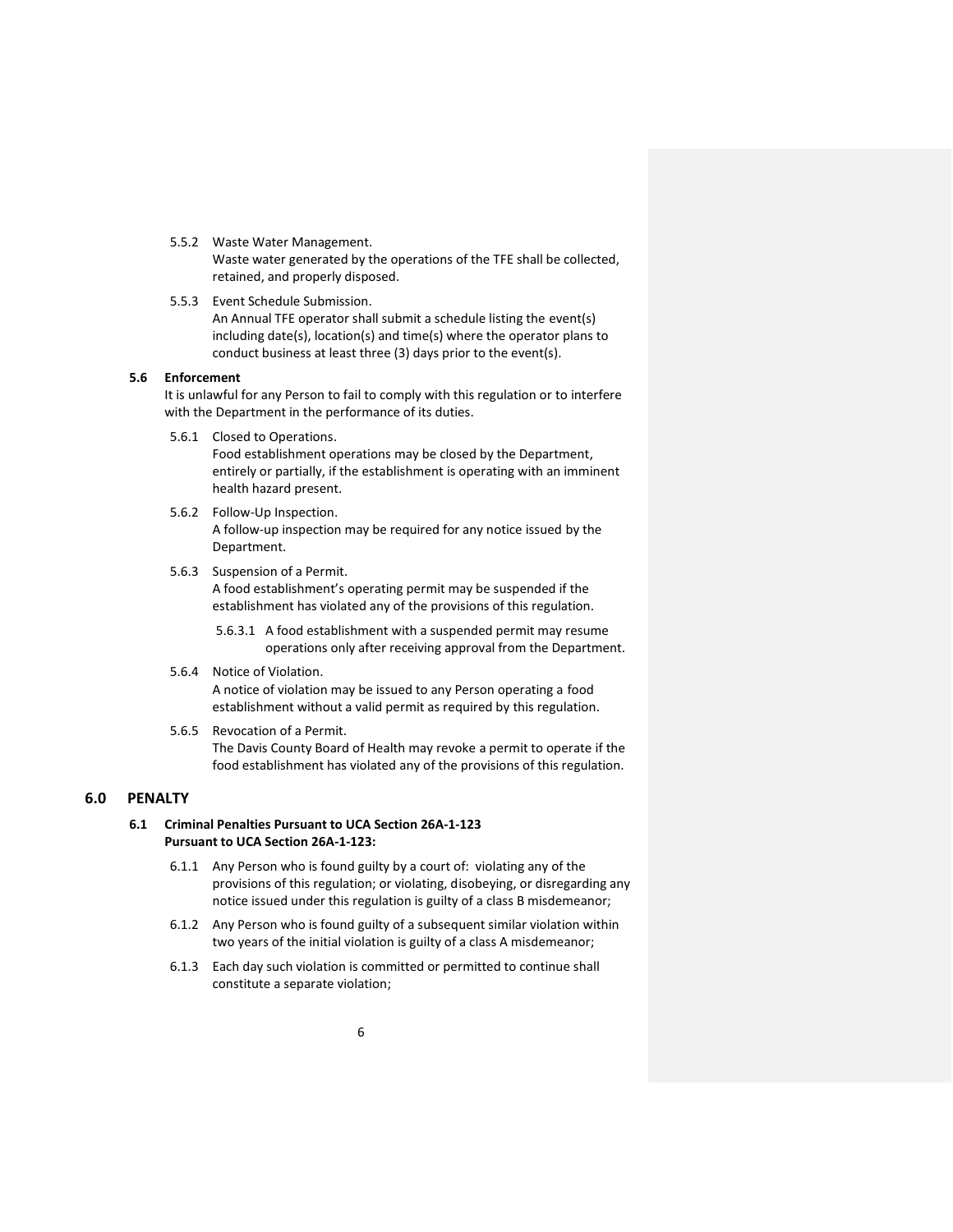6.1.4 Conviction under this section does not relieve the Person convicted from civil liability.

#### <span id="page-8-0"></span>**6.2 Civil and Administrative Penalties**

8.1 Food Establishment Plan Review:

- 6.2.1 Any Person who violates any of the provisions of this regulation or violates, disobeys, or disregards any notice issued under this regulation shall be subject to the payment of costs incurred in the enforcement of any violation or notice issued, including costs attributable to any involved local agencies;
- 6.2.2 A penalty pursuant to the provisions of UCA Subsection 26-23-6(2).
- 6.2.3 A penalty pursuant to the provisions of UCA Section 19-5-115.
- 6.2.4 The exercise of civil and administrative penalties shall be subject to the Department's Adjudicative Hearing Procedures Regulation.

## <span id="page-8-1"></span>**7.0 SEVERABILITY**

If any provision, clause, sentence, or paragraph of this regulation or the application or circumstances shall be held invalid, such invalidity shall not affect the other provisions or applications of this regulation. The valid part of any clause, sentence, or paragraph of this regulation shall be given independence from the invalid provisions or application, and to this end, the provisions of this regulation are declared to be severable.

#### <span id="page-8-2"></span>**8.0 FEES**

 $8.2$ 

|       | 8.1.1 Plan Review:        |                                                 | \$400.00 |
|-------|---------------------------|-------------------------------------------------|----------|
|       | 8.1.2 Site Review:        |                                                 | \$800.00 |
| 8.1.3 |                           | Change of Ownership / Limited-Plan Review:      | \$150.00 |
| 8.1.4 |                           | Food Truck / Limited-Use Plan or Site Review:   | \$350.00 |
| 8.1.5 |                           | Flavored Ice Establishment Plan or Site Review: | \$50.00  |
| 8.1.6 |                           | Temporary Food Establishments Plan Review:      | \$20.00  |
|       |                           | 8.1.6.1 Plan Submission Late Fees:              |          |
|       |                           | 8.1.6.1.1 Less than 2 Days Prior to Event:      | \$20.00  |
|       |                           | 8.1.6.1.2 Site Review:                          | \$50.00  |
|       | <b>Operating Permits:</b> |                                                 |          |
|       |                           | 8.2.1 Food Establishment:                       |          |
|       | 8.2.1.1 Risk 1:           |                                                 | \$170.00 |
|       | 8.2.1.2 Risk 2:           |                                                 | \$260.00 |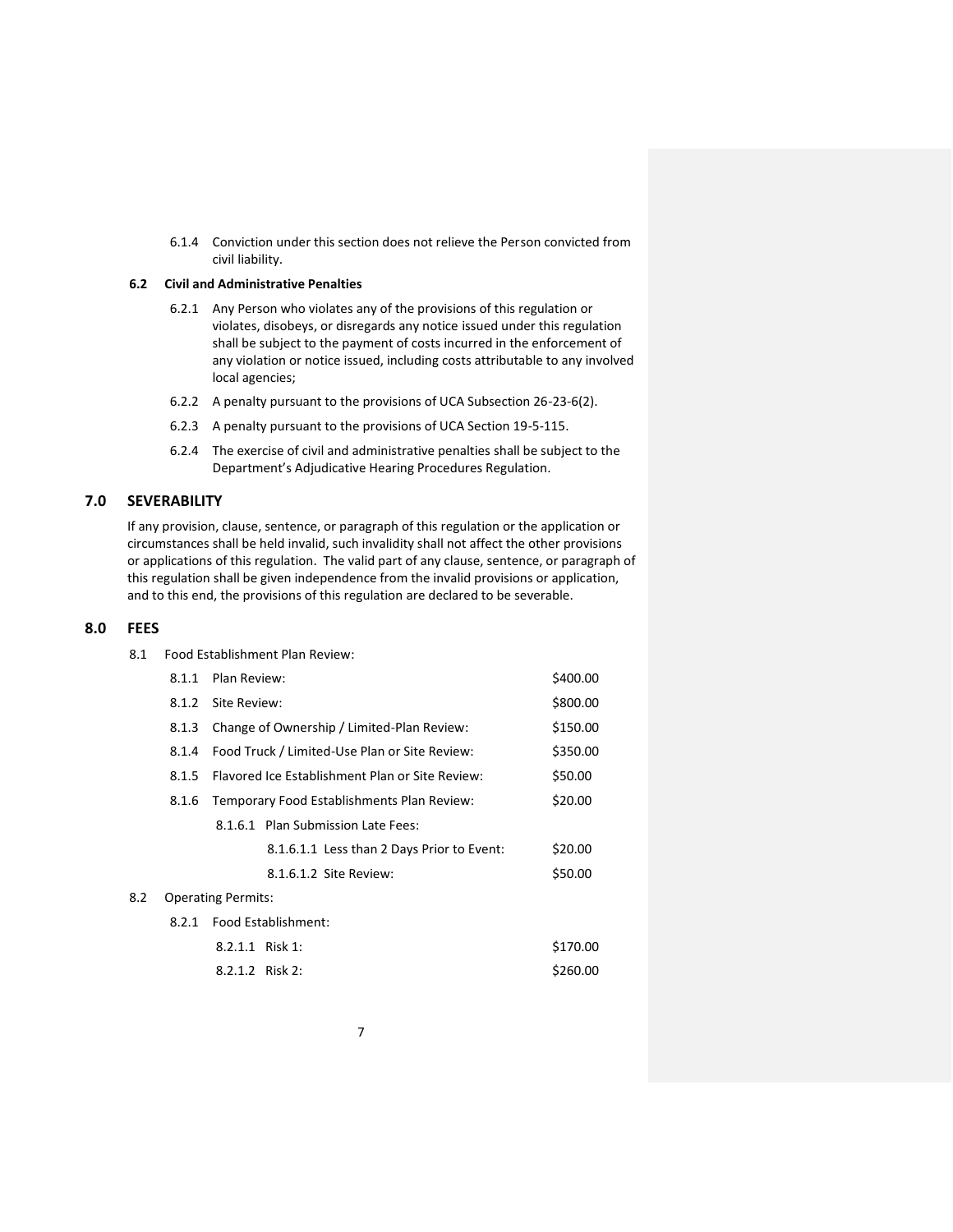|     | 8.2.1.3 Risk 3:                                                                                                                                                                                                                     | \$345.00                           |
|-----|-------------------------------------------------------------------------------------------------------------------------------------------------------------------------------------------------------------------------------------|------------------------------------|
|     | 8.2.1.4 Risk 4:                                                                                                                                                                                                                     | \$430.00                           |
|     | 8.2.1.5 Risk 5:                                                                                                                                                                                                                     | \$600.00                           |
|     | 8.2.2<br>Food Truck:                                                                                                                                                                                                                |                                    |
|     | 8.2.2.1 Primary Tier 1:                                                                                                                                                                                                             | \$200.00                           |
|     | 8.2.2.2 Primary Tier 2:                                                                                                                                                                                                             | \$350.00                           |
|     |                                                                                                                                                                                                                                     | \$100.00                           |
|     | 8.2.4.18.2.3.1 Risk 1:                                                                                                                                                                                                              | \$200.00                           |
|     | 8.2.4.28.2.3.2                                                                                                                                                                                                                      | Risk 2:<br>\$350.00                |
|     | <del>8.2.5</del> 8.2.4                                                                                                                                                                                                              | Seasonal Food                      |
|     | Establishment:                                                                                                                                                                                                                      |                                    |
|     | 8.2.5.18.2.4.1                                                                                                                                                                                                                      | Risk 1 / Flavored Ice:<br>\$140.00 |
|     | 8.2.5.28.2.4.2                                                                                                                                                                                                                      | Risk 2:<br>\$260.00                |
|     | <del>8.2.6</del> 8.2.5                                                                                                                                                                                                              | <b>Example 2018</b> Temporary      |
|     | Food Establishment:                                                                                                                                                                                                                 |                                    |
|     | 8.2.6.18.2.5.1                                                                                                                                                                                                                      | Annual Risk 1:<br>\$105.00         |
|     |                                                                                                                                                                                                                                     |                                    |
|     | 8.2.6.28.2.5.2 Annual Risk 2:                                                                                                                                                                                                       | \$140.00                           |
|     | <del>8.2.6.3</del> 8.2.5.3                                                                                                                                                                                                          | Single Event Risk 1:<br>\$30.00    |
|     | 8.2.5.4 Single Event Risk 2:                                                                                                                                                                                                        | \$40.00                            |
|     | <b>8.2.78.2.6</b> and the set of the set of the set of the set of the set of the set of the set of the set of the set of the set of the set of the set of the set of the set of the set of the set of the set of the set of the set | Microenterpri                      |
|     | se Home Kitchen:                                                                                                                                                                                                                    | \$300.00                           |
| 8.3 | Food Handler Permitting:                                                                                                                                                                                                            |                                    |
|     | 8.3.1 Food Handler Permit:                                                                                                                                                                                                          | \$15.00                            |
|     | 8.3.2 Food Handler Permit Training:                                                                                                                                                                                                 | \$10.00                            |
|     | Replacement Food Handler Permit:<br>8.3.3                                                                                                                                                                                           | \$10.00                            |
| 8.4 | Miscellaneous Other:                                                                                                                                                                                                                |                                    |